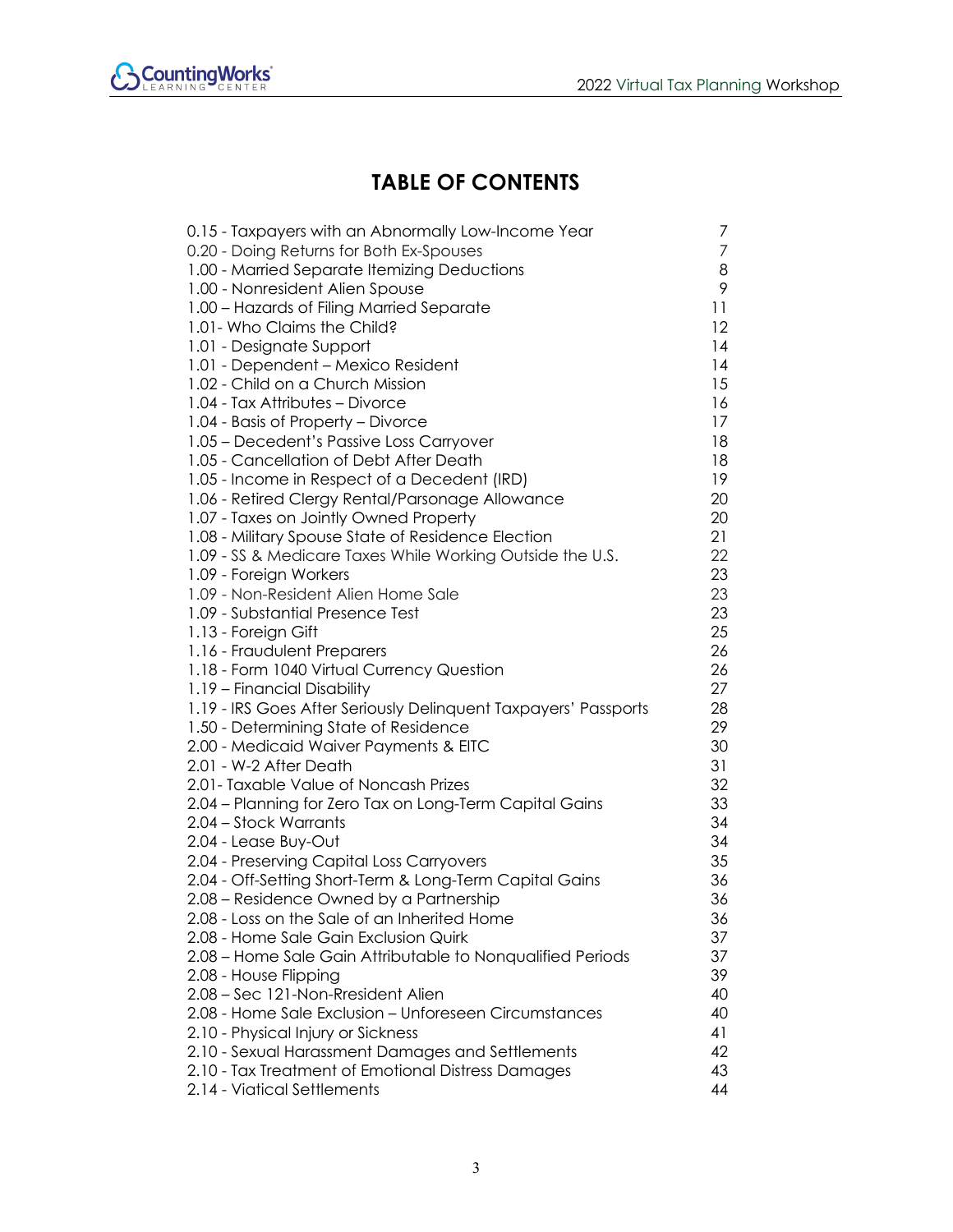| 3.00 - Forms 1099-K, -NEC & -MISC Reporting                       | 47 |
|-------------------------------------------------------------------|----|
| 3.00 - Self-Employed Health Insurance Deduction                   | 48 |
| 3.00 - Automotive Manufacturers' Sales Incentives                 | 48 |
| 3.00 - Environmental Remediation Expenses                         | 50 |
| 3.00 - Business Expenses from a Previously Failed Business        | 51 |
| 3.00 - Lavish or Extravagant                                      | 51 |
| 3.00 - Spouses May Elect Out of Partnership Rules                 | 51 |
| 3.00 - Taxpayer Employing Their Child                             | 53 |
| 3.00 - Deducting Travel Insurance                                 | 53 |
| 3.04 - Trailer Depreciation                                       | 54 |
| 3.04 - Can Bonus Depreciation Create a Loss?                      | 55 |
| 3.06 - Section 179 & Residential Rentals                          | 55 |
| 3.06 - IRC Sec 179 and Bonus Depreciation Applications            | 56 |
| 3.08 - Tax Treatment of Intangibles                               | 57 |
| 3.08 - Form 8594 Asset Acquisition Statement                      | 58 |
| 3.09 - W-2 or 1099-NEC - Who Makes the Decision?                  | 59 |
| 3.10 - Deducting Local (Within Tax Home) Lodging                  | 60 |
| 3.11 - Standard Mileage Rate Add-Ons                              | 62 |
| 3.11 - Rental Cars & the Standard Mileage Rate                    | 62 |
| 3.11 - Sport Utility Vehicles (SUVs)                              | 63 |
| 3.12 - Lodging Per Diem                                           | 63 |
| 3.12 - What Constitutes Away from Home on Business?               | 64 |
| 3.15 - Home Office Income Limitations                             | 65 |
| 3.15 - Factors to Consider Between Home Office Methods            | 66 |
| 3.15 - Home Office and a Closely Held Corporation or S Corp       | 67 |
| 3.15 - Home Office - Both Spouses                                 | 68 |
| 3.16 – Form 1045 Timing for NOLs                                  | 68 |
| 3.16 - Passive Losses - 1031 Exchange                             | 68 |
| 3.17 - Short-Term Rental                                          | 68 |
| 3.17 - Converting a Home to a Rental                              | 69 |
| 3.17 - Renting to a Relative                                      | 70 |
| 3.17 - Self-Rental Property Rules                                 | 71 |
| 3.17 - Foreign Rentals                                            | 71 |
| 3.17 - Tax Treatment of a Room Rental                             | 72 |
| 3.17 - Passive Loss C/O - Rental Converted to a Residence         | 72 |
| 3.17 - Resident Apartment Manager Tax Issues                      | 73 |
| 3.17 - Recaptured & Unrecaptured Real Estate Rental Sec 1250 Gain | 74 |
| 3.17 - Refinancing Rental Property                                | 76 |
| 3.17 - Wants Business to Be Passive                               | 76 |
| 3.17 - Mold Removal                                               | 77 |
| 3.19 - Installment Sale                                           | 77 |
| 3.20 - Related-Party Exchanges                                    | 78 |
| 3.20 - When to Avoid a Sec 1031 Exchange                          | 78 |
| 3.20 - Is Section 1031 Mandatory?                                 | 78 |
| 3.24 - Rentals & Sec 199A                                         | 79 |
| 3.24 - Trade or Business Aggregation - Sec 199A Deduction         | 80 |
| 3.25 - Disallowance of Business Interest                          | 82 |
| 3.26 - Real Estate Professional                                   | 82 |
| 3.27 - Partial Disposition Election                               | 83 |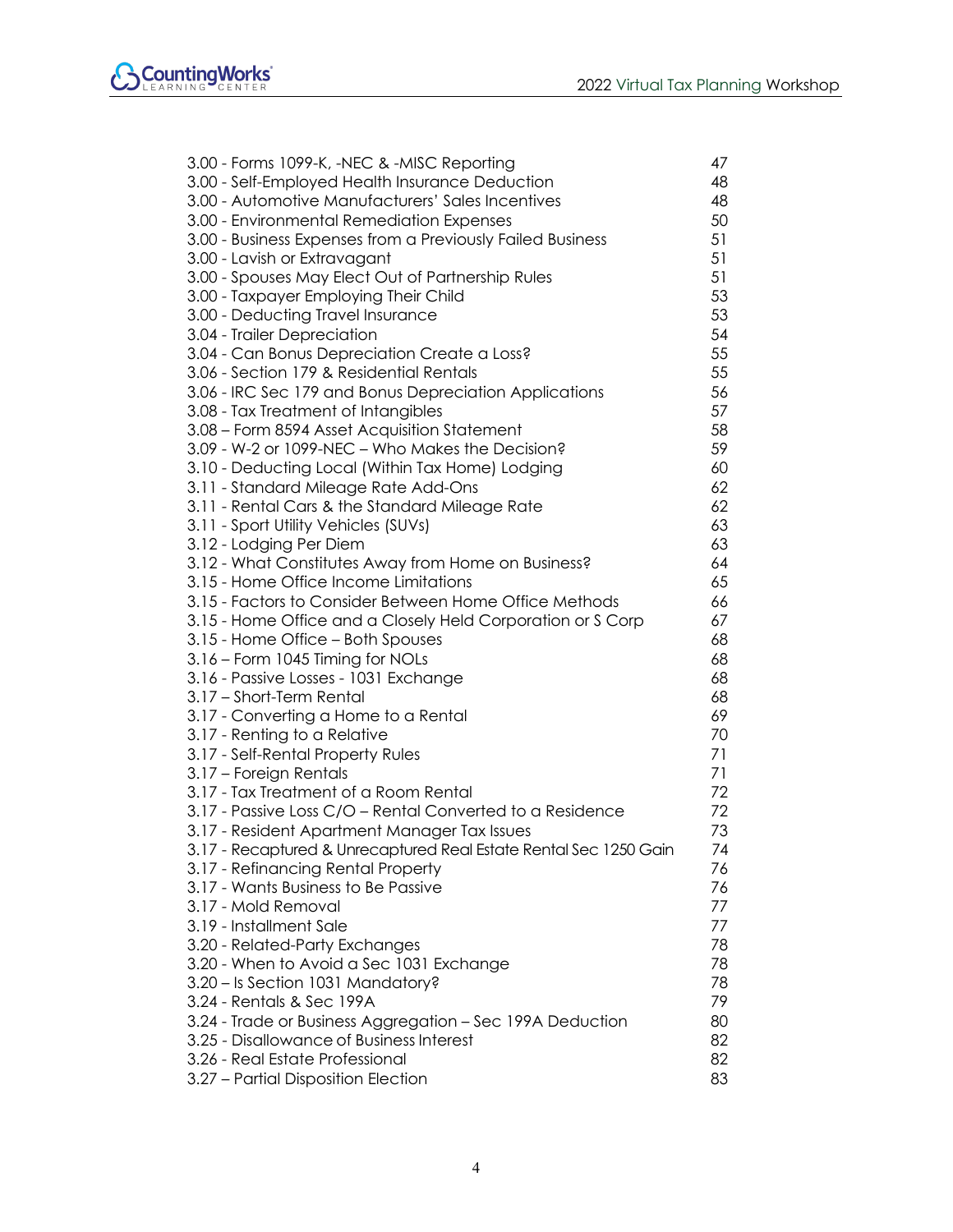| 3.27 - Shared Equity Financing Arrangements                         | 85  |
|---------------------------------------------------------------------|-----|
| 3.29 - Reasonable Compensation                                      | 86  |
| 4.01 - Ex-Spouse's Military Retirement Pay Awarded                  | 86  |
| 4.01- Public Safety Officers Exclusion for Insurance                | 87  |
| 4.04 - One Rollover in a 12-Month Period                            | 87  |
| 4.04 - Qualified Plan to IRA Rollover                               | 88  |
| 4.04 - Self-certifying a Late 60-Day Rollover                       | 87  |
| 4.04 - Deducting IRA Losses                                         | 90  |
| 4.05 - IRA Unrelated Business Income                                | 91  |
| 4.06 - Roth as RMD                                                  | 91  |
| 4.06 - Roth Five-Year Qualifying Period                             | 91  |
| 4.06 - Ordering Rules for Roth Withdrawals                          | 92  |
| 4.06 - Qualified Roth Distributions                                 | 93  |
| 4.14 - Excess 401(K) Contribution                                   | 93  |
| 4.17 - Qualified Charitable Contributions (QCD) and RMDs            | 93  |
| 4.17 - RMD For Year of IRA Owner's Death                            | 94  |
| 4.17 - Waiving the RMD Penalty                                      | 95  |
| 4.17 - Still Working Rule Can Delay RMDs                            | 96  |
| 4.17 - Delayed Check Cashing                                        | 97  |
| 4.17 - Inherited IRA Proposed Regulations                           | 97  |
| 4.21- HSA as a Retirement Vehicle                                   | 102 |
| 4.21 - Correcting an Excess HSA Distribution                        | 103 |
| 5.03 - Tribe Paid the Tuition                                       | 103 |
| 5.03 - Education Credit - Parents Don't Claim                       | 104 |
| 5.03 - Potential Gifting - Education Credit Strategy                | 105 |
| 5.03 - AOTC Not Limited to bachelor's degree                        | 105 |
| 5.03 - Tuition Payments Made in Advance                             | 106 |
| 5.03 - Interaction of Scholarships and Education Tax Credits        | 106 |
| 5.05 - Who Pays the Taxes on A Non-Qualified 529 Plan Distribution? | 109 |
| 5.05 - 529 Room & Board Expenses                                    | 110 |
| 5.05 - 529 Plan Distribution as Support                             | 110 |
| 5.05 - Sec 529 – Five Year Option                                   | 111 |
| 5.05 - Bonus Gift Exclusion                                         | 112 |
| 6.02 - Repayment of Student Loans                                   | 112 |
| 6.07 - Can the Teachers' Deduction Exceed \$300?                    | 113 |
| 7.00 - Homeowner Association Dues                                   | 114 |
| 7.02 - Overlooked Health Insurance Deductions Strategies            | 115 |
| 7.02 - Medical Dependents                                           | 116 |
| 7.02 - Learning Disability (Special Education) Expenses             | 117 |
| 7.02 - Impairment-Related Capital Expenses                          | 118 |
| 7.02 - Nursing Services                                             | 119 |
| 7.02 - Surrogacy Fees                                               | 120 |
| 7.02 - Medical Away from Travel                                     | 122 |
| 7.02 - Refunded LTC Premiums Upon Death                             | 123 |
| 7.04 - Pays Property Tax - Does Not Own Home                        | 123 |
| 7.04 - Capitalizing Property Taxes                                  | 123 |
| 7.05 - Second Home Mortgage Interest                                | 124 |
|                                                                     |     |